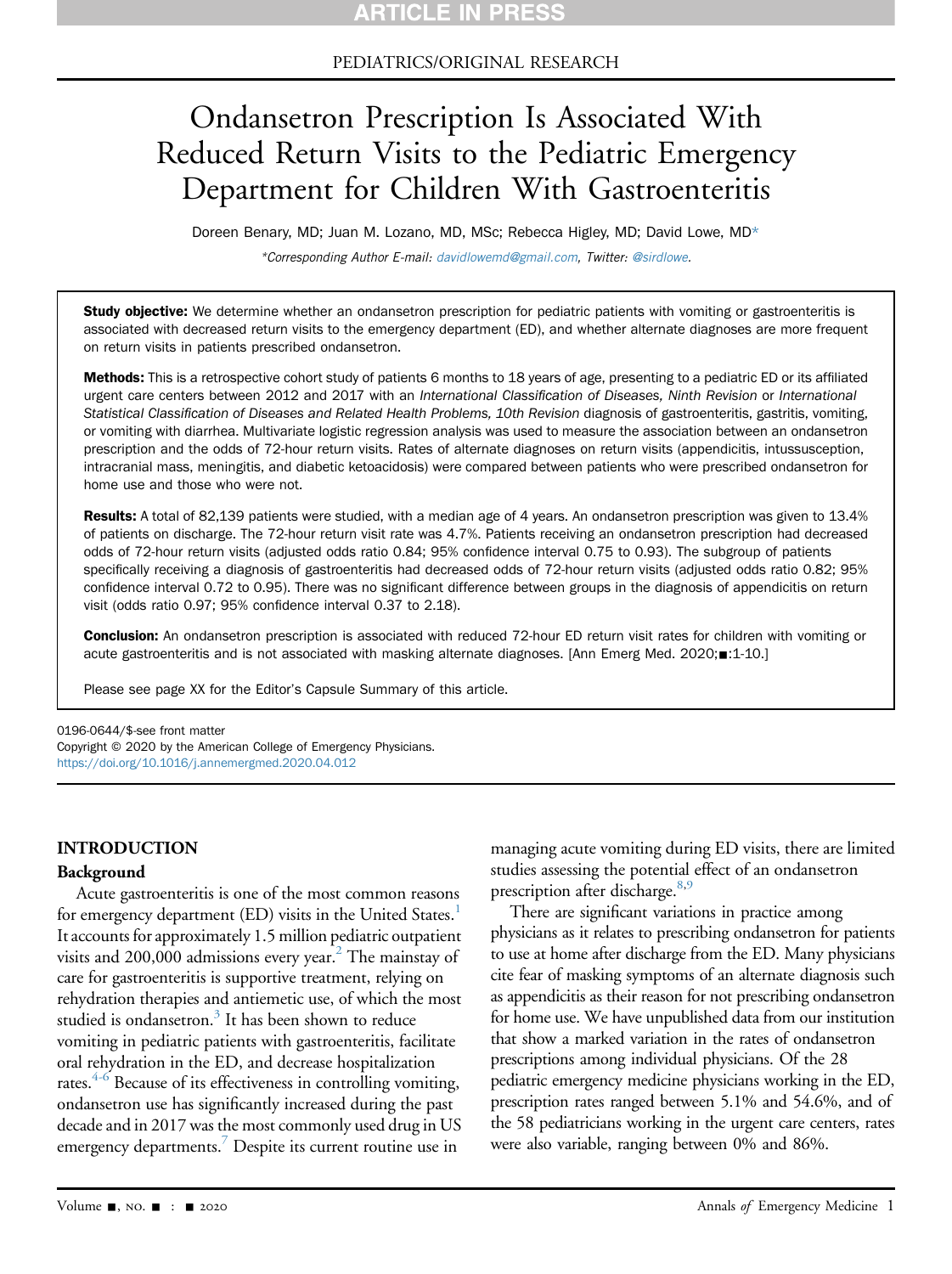#### Ondansetron Prescription for Children With Gastroenteritis Benary et al. Benary et al.

#### Editor's Capsule Summary

#### What is already known on this topic

Ondansetron decreases hospital admission and intravenous fluid use for children visiting the emergency department (ED) for gastroenteritis or vomiting.

#### What question this study addressed

Does an outpatient prescription for ondansetron affect rates of return visits for children discharged from the ED for vomiting or gastroenteritis?

#### What this study adds to our knowledge

This historical cohort study reported that children prescribed ondansetron had a lower probability of returning to the same ED in the following 72 hours (adjusted odds ratio 0.84; 95% confidence interval 0.75 to 0.93; number needed to treat to benefit $=$ 138).

#### How this is relevant to clinical practice

Outpatient ondansetron may be a reasonable choice for children discharged from the ED for gastroenteritis. A randomized trial is needed.

#### **Importance**

Variations in practice may lead to differences in return visit rates, which may have implications for patients and families, as well as for the health care system.<sup>[10](#page-9-7)</sup> Return visit rate is currently considered a quality-of-care metric and represents 2.7% to 8.1% of total visits to the pediatric  $ED<sup>11</sup>$  $ED<sup>11</sup>$  $ED<sup>11</sup>$  with one of the most common reasons being persistence of symptoms.<sup>12</sup> Vomiting accounts for a large proportion of pediatric ED visits nationally; thus, the associated number of revisits related to this complaint is significant. This may add to the increasing problem of ED crowding, which can lead to medical errors, increase in length of stay, and decrease in patient satisfaction.<sup>[13](#page-9-10)</sup>

#### Goals of This Investigation

The primary objective of our study was to evaluate whether a prescription for ondansetron on discharge from the pediatric ED or urgent care center in patients with vomiting or gastroenteritis was associated with a difference in return rates within 72 hours. We had 2 secondary objectives. The first was to evaluate the association between an ondansetron prescription and return rates in patients specifically receiving a diagnosis of gastroenteritis. The second was to assess whether there is an association

between an ondansetron prescription and alternate diagnoses on return visits.

#### MATERIALS AND METHODS Study Design and Setting

We conducted a retrospective cohort study of pediatric patients who presented to a large, urban, tertiary care, pediatric ED and its 11 affiliated urgent care centers during a 5-year period between April 2012 and December 2017, with a diagnosis of vomiting or gastroenteritis, according to International Classification of Diseases, Ninth Revision, Clinical Modification (ICD-9) or ICD-10 billing codes. The combined sites treat greater than 210,000 patients per year and are part of the largest pediatric health care system in the county. This study was approved by the hospital's institutional review board as an exempt protocol.

#### Selection of Participants

Patients were eligible for inclusion if they were between 6 months and 18 years of age, had an index visit to the ED or urgent care center, and were discharged home with one or more of the following diagnoses: gastroenteritis (K52.9, A08.4, A09, 558.9, 009.0, 009.1, and 008.8), vomiting and diarrhea (R11.10, R11.2, R19.7, and 787.91), vomiting alone (R11.1, 787.01, 787.02, 787.03, 536.2, and 078.82), or gastritis (K29.70, 535.00, 535.40, and 535.50) according to *ICD-9* or -10 (2012 to 2015 and 2015 to 2017, respectively) billing codes. Additionally, we included patients with dehydration (E86.0, R63.8, and 276.51) only if there was an associated diagnosis of vomiting, with or without diarrhea. We did not, however, include patients with a diagnosis of diarrhea without vomiting. See Appendix E1 (available online at [http://](http://www.annemergmed.com) [www.annemergmed.com](http://www.annemergmed.com)) for the list of diagnoses and their associated billing codes, as well as details of how the groups were defined. An index visit was defined as one for which there was no other ED or urgent care center visit in the preceding 30 days. Patients admitted to the hospital or with missing disposition during their index visit were not eligible for inclusion, and neither were those with what the authors considered a priori to be relevant preexisting medical conditions (see Appendix E2 [available online at [http://](http://www.annemergmed.com) [www.annemergmed.com](http://www.annemergmed.com)] for the list of preexisting medical conditions). We did not include patients younger than 6 months because ondansetron is not typically used for this age group at the study institution.

#### Methods of Measurement

We used the health system's electronic data warehouse to collect clinical and demographic information on all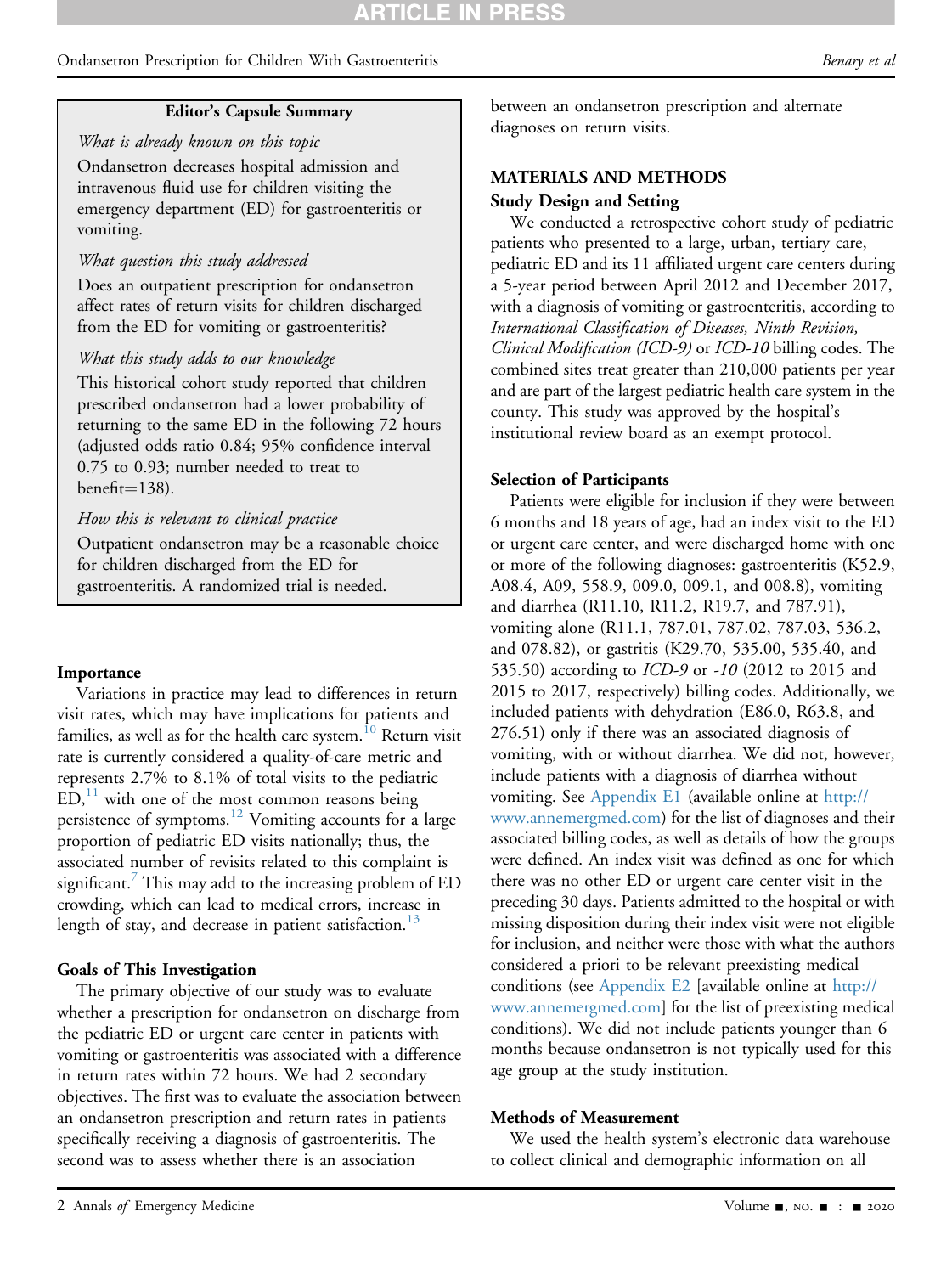## **RTICLE IN PRES**

patients with the ICD codes of interest. Demographic data comprised age; sex; race; ethnicity; primary language; date, time, and location of visit (ED versus urgent care center); and type of health insurance. Clinical data included Emergency Severity Index (ESI) level; preexisting medical conditions; length of stay; radiologic studies obtained, including type of study; medications received during visit, including route of delivery; intravenous fluid bolus administration; home prescription for ondansetron; other home prescriptions electronically ordered; and 72-hour and 1-week return visits, with their associated diagnoses. After data collection, a chart review was performed by the primary author (D.B.) on 100 randomly selected patient charts to ensure accuracy and consistency of the data, and patients' charts perfectly matched the results obtained from the electronic data warehouse. We then removed from the data set patients who did not meet age criteria, those who were admitted to the hospital during their visit, and those who had the predetermined medical conditions. We subcategorized patients with a specific diagnosis of gastroenteritis (ICD code of either gastroenteritis or a combination of ICD codes for vomiting and diarrhea) for separate analysis (detailed later). We then deidentified our data set before statistical analysis.

The following 15 variables, as recorded during the index visit, were considered a priori to be potential confounders for the association between the exposure and the outcomes of the study: age, sex, race, ethnicity, type of health insurance, site of the visit (ED versus urgent care center), treating physician (pediatric emergency physician versus pediatrician), Emergency Severity Index level (categories 1 to 5), length of stay, and any of the following ordered or given during the visit: intravenous access (yes/no), intravenous fluid bolus (yes/no), medications (yes/no), ondansetron (yes/no), diagnostic imaging orders (yes/no), and home prescriptions (yes/no). Of these variables, 7 were considered a priori to be proxies of severity of illness during the index visit; they included Emergency Severity Index level, length of stay, intravenous access, intravenous fluid bolus, diagnostic imaging, and medications given during the visit, including ondansetron.

#### Outcome Measures

The primary outcome was the rate of return visits to the ED or urgent care center within 72 hours for patients with vomiting or gastroenteritis. We did not make a distinction between scheduled and unscheduled return visits because there is no institutional protocol to have scheduled return visits to the ED for these conditions. Outcomes for the secondary objectives were the rate of return visits to the ED or urgent care center within 72 hours in the subgroup of patients with gastroenteritis, and the rates of select alternate diagnoses (appendicitis, intussusception, intracranial mass, meningitis, and diabetic ketoacidosis) on return visits within 7 days. We chose these 5 alternate diagnoses in accordance with the potential of their mimicking vomiting caused by gastroenteritis or other viral illness early in the disease process, and extended the return visit to 7 days to be able to capture alternate diagnoses that might present within this period.

#### Primary Data Analysis

The distributions of the population baseline characteristics were compared according to the exposure of interest, which was receiving a prescription for ondansetron at discharge from the index visit. A bivariate analysis was conducted to assess the association between receiving a prescription for ondansetron and the 72-hour return visit rate, according to baseline characteristics. The association between normally distributed continuous variables and the primary outcome was assessed to obtain the difference between means, along with 95% confidence interval (CI). Differences between proportions and odds ratios (ORs) with 95% CI were used for categoric variables.

Multivariate logistic regression analysis was used to measure the association between receiving a prescription for ondansetron and the frequency of 72-hour return visits to the ED or urgent care center while adjusting for covariates and potential confounders. Predictors that showed no statistically significant association with the exposure or with the outcome in the bivariate analysis or that had a strong and significant correlation with other predictors (correlation coefficient  $>0.25$  or  $<-0.25$ ) were considered candidates to be omitted from further analysis (Appendix E3, available online at <http://www.annemergmed.com>). Ultimately, in addition to the exposure of interest (ondansetron prescription given on discharge), 8 of the 15 covariates were retained for entry into the multivariate analysis: age, race, intravenous fluid bolus, ondansetron given during visit, radiologic study, insurance type, location of visit (ED versus urgent care center), and treating physician (pediatric emergency medicine physician versus pediatrician). The other 6 covariates were omitted because they were not associated with the exposure or the outcome, or because of collinearity with variables already included in the model. Specifically, Emergency Severity Index level was omitted because it was not associated with the outcome in the unadjusted analysis. Only one covariate (radiologic study) that did not show significant association with the exposure in the bivariate analysis was retained, given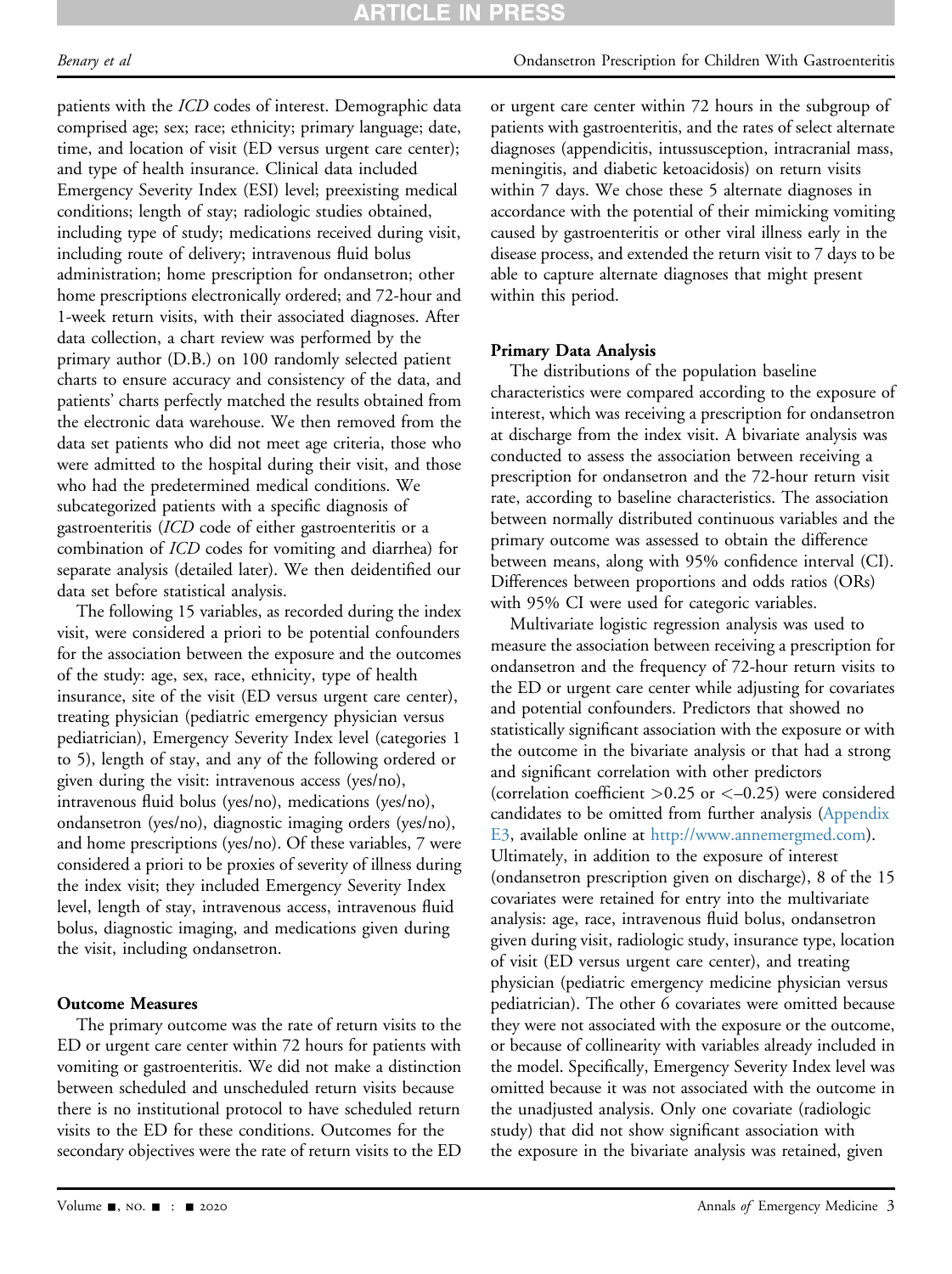#### Ondansetron Prescription for Children With Gastroenteritis Benary et al. Benary et al.

that it was considered a proxy for severity of illness at baseline. The goodness of fit of the model was assessed with the Hosmer-Lemeshow test.

We performed similar analysis on the subgroup of patients specifically receiving a diagnosis of gastroenteritis. Finally, we explored whether receiving a prescription for ondansetron was associated with an increased risk of diagnosing appendicitis, intussusception, intracranial mass, meningitis, or diabetic ketoacidosis during the return visit compared with not receiving one. All analyses were conducted with SPSS (version 20.0; IBM Corp, Armonk, NY).

#### RESULTS

#### Characteristics of Study Subjects

During the study period, 109,222 patients met the search criteria by ICD-9 and -10 diagnoses. Of these patients, 24.4% were not eligible for inclusion in the study  $(3.7\%$  were  $\leq 6$  months or  $>18$  years, 9.5% were admitted to the hospital during the index visit, and 11.2% were identified as having relevant preexisting medical problems) [\(Figure](#page-3-0)). There were 82,575 eligible patients who entered the study. After exclusion of 436 patients with a missing disposition, the final study sample was 82,139. Additionally, 5,445 eligible patients (6.6%) had to be excluded from the multivariate analysis because of missing data on at least one of the covariates included in the model. Given the relatively small fraction of patients excluded for this reason, no imputation techniques were used.

Approximately half of the patients were male. Most patients (86.3%) were white, 7.7% were black, and 6% were of other or unknown race. Patients of Hispanic ethnicity accounted for 84.9% of the sample. The majority of patients (69.7%) had Medicaid as their primary

<span id="page-3-0"></span>

Figure. Flow diagram with the patients included or excluded from the study.

insurance. Most of the index visits (58.9%) were to the ED and 22.3% of patients were treated by a pediatric emergency medicine–trained physician. An intravenous fluid bolus was given to 7.9% of patients, ondansetron was administered during the visit to 55.1% of them, and a radiologic study was ordered for 13.5% of them.

An ondansetron prescription at discharge was given to 11,004 patients (13.4%). [Table 1](#page-4-0) compares the baseline characteristics between patients receiving a prescription for ondansetron and those who did not. Significant differences were found for almost all baseline characteristics; however, several of these statistical differences could be attributed to the large sample size and may be clinically unimportant, given the small absolute differences. Patients who received an ondansetron prescription were older than those who did not. Medicaid insured, black, and non-Hispanic patients were less likely to receive an ondansetron prescription.

#### Main Results

Three thousand eight hundred fifty-one patients (4.7%) had a return visit within 72 hours. Receiving a prescription for ondansetron was associated with reduced odds of 72 hour return visits (unadjusted OR 0.84; 95% CI 0.76 to 0.92) [\(Table 2](#page-5-0)). Patients who were treated by a pediatric emergency medicine–trained physician (versus pediatrician) also had a decreased risk of return within 72 hours, as well as patients who were black (versus white patients). On the other hand, there was an increased risk of return in Hispanic patients versus non-Hispanic ones, those receiving an intravenous fluid bolus, those who had a radiologic study performed, those who had ondansetron given during visit, and those who were treated in the ED (versus urgent care center).

After adjustment for the covariates and potential confounders, receiving an ondansetron prescription remained significantly associated with the outcome, with a reduction in the odds of 72-hour return visits (adjusted OR 0.84; 95% CI 0.75 to 0.93) [\(Table 3](#page-6-0)). Other covariates that remained statistically associated with 72-hour return visits after adjustment were younger age, black race, receiving an intravenous fluid bolus, being treated by a pediatric emergency medicine–trained physician, ondansetron given during index visit, a radiologic study obtained during visit, and being treated in the ED ([Table 3\)](#page-6-0). Table E1 (available online at [http://www.](http://www.annemergmed.com) [annemergmed.com\)](http://www.annemergmed.com) shows the details (variables and values) of the logistic regression equation, as well as the goodness of fit of the model.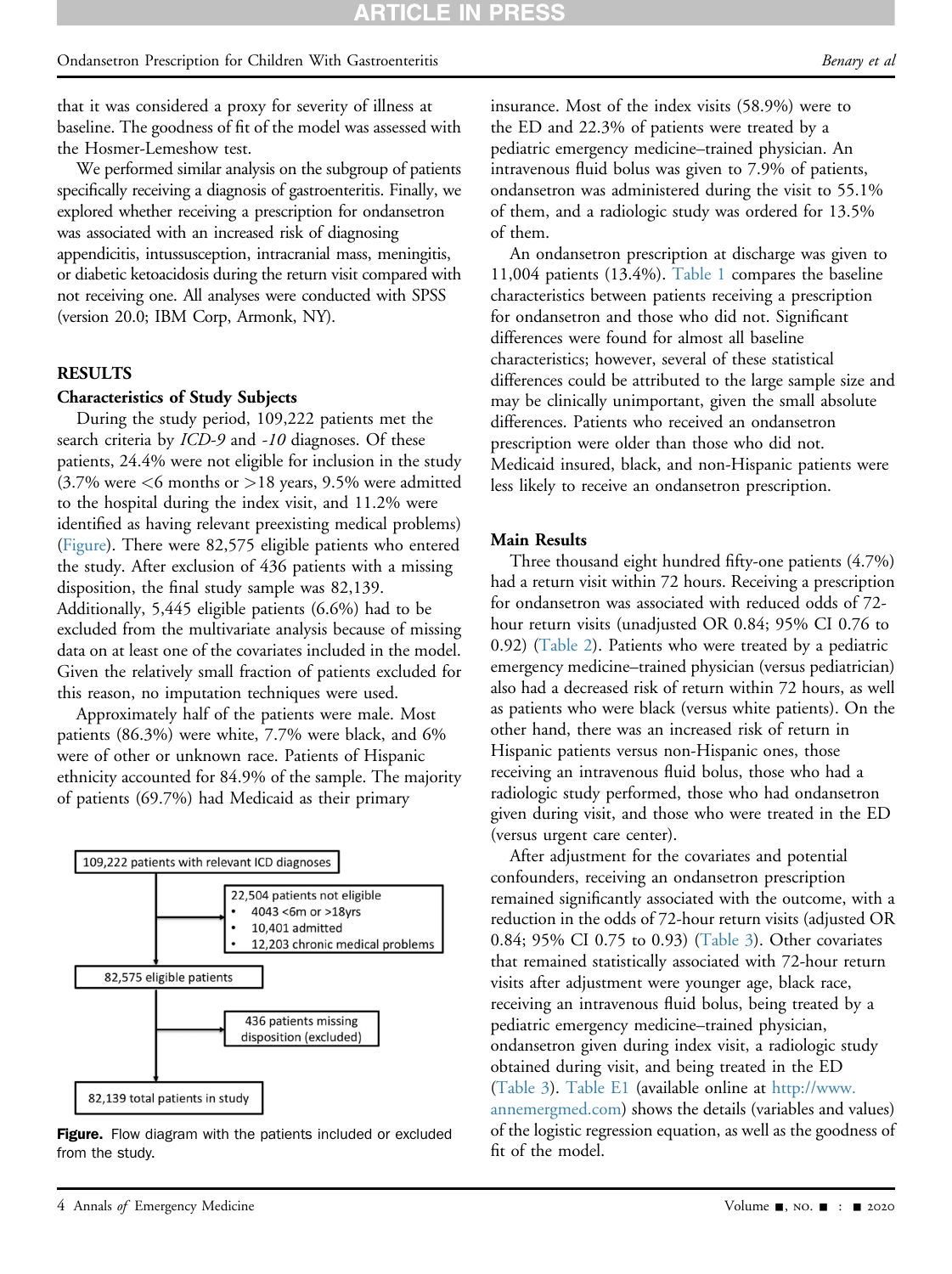## **ARTICLE IN PRESS**

#### Benary et al **Benary et al** Ondansetron Prescription for Children With Gastroenteritis

Table 1. Comparison of baseline characteristics between patients who received an ondansetron prescription at discharge and those who did not.

| <b>Characteristic</b>                                                                | Ondansetron Prescription, N=11,004 | No Ondansetron Prescription, $N = 71,135$ | Difference (95% CI)         |
|--------------------------------------------------------------------------------------|------------------------------------|-------------------------------------------|-----------------------------|
| Age, y                                                                               |                                    |                                           |                             |
| Median (IQR)                                                                         | $5.0$ (3 to 9)                     | 4.0 $(2 to 7)$                            | <b>NA</b>                   |
| Mean (SD)                                                                            | 6.4(4.5)                           | 5.1(4.3)                                  | 1.3 (1.2 to 1.4)            |
| LOS, mean (SD), min                                                                  | 176.0 (95.2)                       | 157.9 (114.6)                             | 18.1 (15.8 to 20.4)         |
| Female sex                                                                           | 5,543 (50.4)                       | 34,890 (49.0)                             | 1.4 (0.3 to $2.3$ )         |
| Hispanic ethnicity                                                                   | 8,864 (83.4)                       | 58,647 (85.2)                             | $-1.8$ ( $-2.6$ to $-1.0$ ) |
| Race                                                                                 |                                    |                                           |                             |
| White                                                                                | 9,314 (88.4)                       | 58,759 (84.7)                             | 3.7 $(3.0 \text{ to } 4.4)$ |
| <b>Black</b>                                                                         | 569 (5.4)                          | 5,477(7.7)                                | $-2.5$ ( $-3.0$ to $-2.1$ ) |
| Other/unknown                                                                        | 648 (6.2)                          | 4,113 (6.0)                               | $0.2$ (-0.3 to 0.7)         |
| IV access obtained<br>during visit                                                   | 1,504(13.7)                        | 6,279(8.8)                                | 4.8 (4.2 to 5.5)            |
| IV fluid bolus given<br>during visit                                                 | 1,334(12.1)                        | 5,149(7.2)                                | 4.9 (4.2 to 5.5)            |
| Any medications<br>given during visit                                                | 7,695 (69.9)                       | 40,534 (57.0)                             | 13.0 (12.0 to 13.9)         |
| Ondansetron given<br>during visit                                                    | 8,234 (74.8)                       | 36,996 (52.0)                             | 22.8 (21.9 to 23.7)         |
| Any prescription at<br>discharge                                                     | 11,004 (100.0)                     | 24,090 (33.9)                             | 66.1 (65.8 to 66.5)         |
| Radiologic study<br>during visit                                                     | 1,437(13.1)                        | 9,667(13.6)                               | $-0.5$ ( $-1.2$ to 0.1)     |
| <b>ESI</b> level                                                                     |                                    |                                           |                             |
| $\mathbf 1$                                                                          | $\mathsf{O}\xspace$                | $\mathbf{1}$                              | <b>NA</b>                   |
| $\overline{c}$                                                                       | 66 (0.7)                           | 413 (0.8)                                 | $-0.07$ ( $-0.26$ to 0.1)   |
| 3                                                                                    | 2,792 (30.7)                       | 11,956 (23.2)                             | 7.6 (6.6 to 8.6)            |
| 4                                                                                    | 6,199 (68.2)                       | 39,108 (75.7)                             | $-7.5$ ( $-8.6$ to $-6.5$ ) |
| 5                                                                                    | $\overline{2}$                     | 8                                         | 0.007 (-0.03 to 0.04)       |
| Missing                                                                              | 27(0.3)                            | 148 (0.3)                                 | $0.01$ (-0.1 to 0.1)        |
| <b>Insurance</b>                                                                     |                                    |                                           |                             |
| Medicaid                                                                             | 6,919(65.2)                        | 48,710 (70.4)                             | $-5.3$ ( $-6.2$ to $-4.3$ ) |
| Commercial                                                                           | 3,163 (29.8)                       | 17,480 (25.3)                             | 4.5 (3.6 to 5.4)            |
| <b>State</b>                                                                         | 249(2.3)                           | 1,168(1.7)                                | 0.7 (0.4 to 1.0)            |
| Self-pay                                                                             | 289 (2.7)                          | 1,822 (2.6)                               | $0.09$ ( $-0.2$ to $0.4$ )  |
| Treated in the ED (vs<br>$UCC$ )                                                     | 8,066 (73.3)                       | 40,436 (56.7)                             | 16.5 (15.6 to 17.4)         |
| Treated by a<br>pediatric<br>emergency<br>medicine<br>physician (vs<br>pediatrician) | 3,203(29.1)                        | 15,104 (21.2)                             | 7.9 (7.0 to 8.8)            |
| Year of visit                                                                        |                                    |                                           |                             |
| 2012                                                                                 | 777 (7.1)                          | 8,468 (11.6)                              | $-4.8$ ( $-5.4$ to $-4.3$ ) |
| 2013                                                                                 | 1,449 (13.2)                       | 11,490 (16.2)                             | $-3.0$ ( $-3.7$ to $-2.3$ ) |
| 2014                                                                                 | 2,193 (19.9)                       | 12,654 (17.8)                             | 2.1 (1.3 to 2.9)            |
| 2015                                                                                 | 2,410 (21.9)                       | 13,331 (18.7)                             | 3.2 (2.3 to 4.0)            |
| 2016                                                                                 | 2,332 (21.2)                       | 12,981 (18.2)                             | 2.9 (2.1 to 3.8)            |
| 2017                                                                                 | 1,843 (16.7)                       | 12,211 (17.2)                             | $-0.4$ ( $-1.2$ to 0.3)     |

<span id="page-4-0"></span>IQR, Interquartile range; LOS, length of stay; NA, not applicable; IV, intravenous; ESI, Emergency Severity Index; UCC, urgent care center. Data are provided as No. (%) unless otherwise indicated.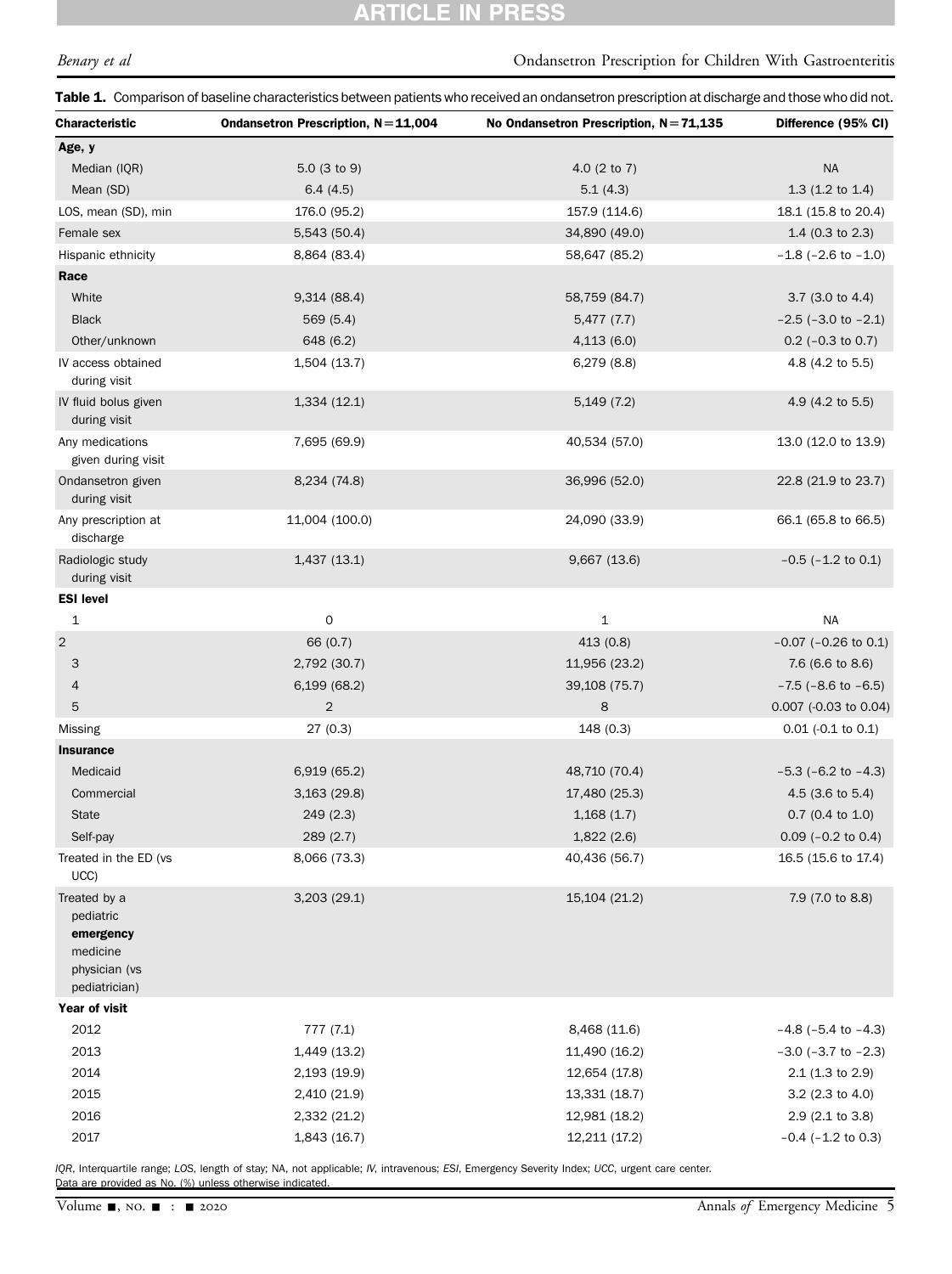## **ARTICLE IN PRESS**

#### Ondansetron Prescription for Children With Gastroenteritis Benary et al

#### <span id="page-5-0"></span>Table 2. Unadjusted associations between baseline characteristics and the odds of return within 72 hours.

|                                        | Second Visit Within 72 Hours |                 |                     |  |  |
|----------------------------------------|------------------------------|-----------------|---------------------|--|--|
| <b>Characteristic</b>                  | Yes $(N=3,851)$              | No $(N=78,288)$ | OR (95% CI)         |  |  |
| Ondansetron prescription at discharge  |                              |                 |                     |  |  |
| Yes                                    | 444 (11.5)                   | 10,560 (13.5)   | $0.84(0.76 - 0.92)$ |  |  |
| No                                     | 3,407 (88.5)                 | 67,728 (86.5)   | 1 [Reference]       |  |  |
| Age, median (IQR), y                   | $3.0(1-6)$                   | $4.0(2-8)$      | $0.95(0.94 - 0.95)$ |  |  |
| LOS, mean (SD), min                    | 167.7 (107.6)                | 159.9 (112.5)   | $7.8(4.1 - 11.4)$   |  |  |
| Sex                                    |                              |                 |                     |  |  |
| Male                                   | 1,989 (51.6)                 | 39,714 (50.7)   | $1.04(0.97 - 1.11)$ |  |  |
| Female                                 | 1,862 (48.4)                 | 38,571 (49.3)   | 1 [Reference]       |  |  |
| <b>Ethnicity</b>                       |                              |                 |                     |  |  |
| Hispanic                               | 3,421 (90.6)                 | 64,090 (84.6)   | $1.75(1.57 - 1.96)$ |  |  |
| Other                                  | 354 (9.4)                    | 11,623 (15.4)   | 1 [Reference]       |  |  |
| Race                                   |                              |                 |                     |  |  |
| White                                  | 3,339 (88.7)                 | 64,734 (86.2)   | 1 [Reference]       |  |  |
| <b>Black</b>                           | 191 (5.1)                    | 5,855 (7.8)     | $0.63(0.55 - 0.73)$ |  |  |
| Other/unknown                          | 233(6.2)                     | 4,528 (6.0)     | $1.0(0.87 - 1.14)$  |  |  |
| IV access obtained during visit        |                              |                 |                     |  |  |
| Yes                                    | 506(13.1)                    | 7,277 (9.3)     | $1.48(1.34 - 1.63)$ |  |  |
| No                                     | 3,345 (86.9)                 | 71,011 (90.7)   | 1 [Reference]       |  |  |
| IV fluid bolus given during visit      |                              |                 |                     |  |  |
| Yes                                    | 407 (10.6)                   | 6,076 (7.8)     | $1.41(1.26 - 1.56)$ |  |  |
| No                                     | 3,444 (89.4)                 | 72,212 (92.2)   | 1 [Reference]       |  |  |
| Any medication given during visit      |                              |                 |                     |  |  |
| Yes                                    | 2,416 (62.6)                 | 45,819 (58.5)   | $1.18(1.11 - 1.27)$ |  |  |
| No                                     | 1,441 (37.3)                 | 32,469 (41.5)   | 1 [Reference]       |  |  |
| Ondansetron given during visit         |                              |                 |                     |  |  |
| Yes                                    | 2,231 (57.9)                 | 44,999 (56.0)   | $1.08(1.01 - 1.15)$ |  |  |
| No                                     | 1,620 (42.1)                 | 35,289 (44.0)   | 1 [Reference]       |  |  |
| Radiologic study during visit          |                              |                 |                     |  |  |
| Yes                                    | 611(15.9)                    | 10,493 (13.4)   | $1.22(1.11 - 1.25)$ |  |  |
| No                                     | 3,240 (84.1)                 | 67,795 (86.6)   | 1 [Reference]       |  |  |
| <b>ESI</b> level                       |                              |                 |                     |  |  |
| $\overline{2}$                         | 19 (0.7)                     | 460 (0.7)       | $0.81(0.50 - 1.26)$ |  |  |
| 3                                      | 688 (23.6)                   | 14,060 (24.3)   | $0.96(0.88 - 1.05)$ |  |  |
| 4                                      | 2,189 (75.3)                 | 43,118 (74.6)   | 1 [Reference]       |  |  |
| <b>Insurance</b>                       |                              |                 |                     |  |  |
| Medicaid                               | 2,838 (75.6)                 | 52,791 (69.4)   | 1 [Reference]       |  |  |
| Commercial                             | 791 (21.1)                   | 19,852 (26.1)   | $0.74(0.68 - 0.80)$ |  |  |
| <b>State</b>                           | 57(1.5)                      | 1,360(1.8)      | $0.78(0.59 - 1.01)$ |  |  |
| Self-pay                               | 68 (1.8)                     | 2,043(2.7)      | $0.62$ (0.48-0.79)  |  |  |
| <b>Location of initial visit</b>       |                              |                 |                     |  |  |
| ED                                     | 2,406 (62.5)                 | 46,006 (58.8)   | $1.17(1.09 - 1.25)$ |  |  |
| <b>UCC</b>                             | 1,445 (37.5)                 | 32,282 (41.2)   | 1 [Reference]       |  |  |
| <b>Treated by</b>                      |                              |                 |                     |  |  |
| Pediatric emergency medicine physician | 783 (20.3)                   | 17,524 (22.4)   | $0.89(0.82 - 0.96)$ |  |  |
| Pediatrician                           | 3,067 (79.7)                 | 60,756 (77.6)   | 1 [Reference]       |  |  |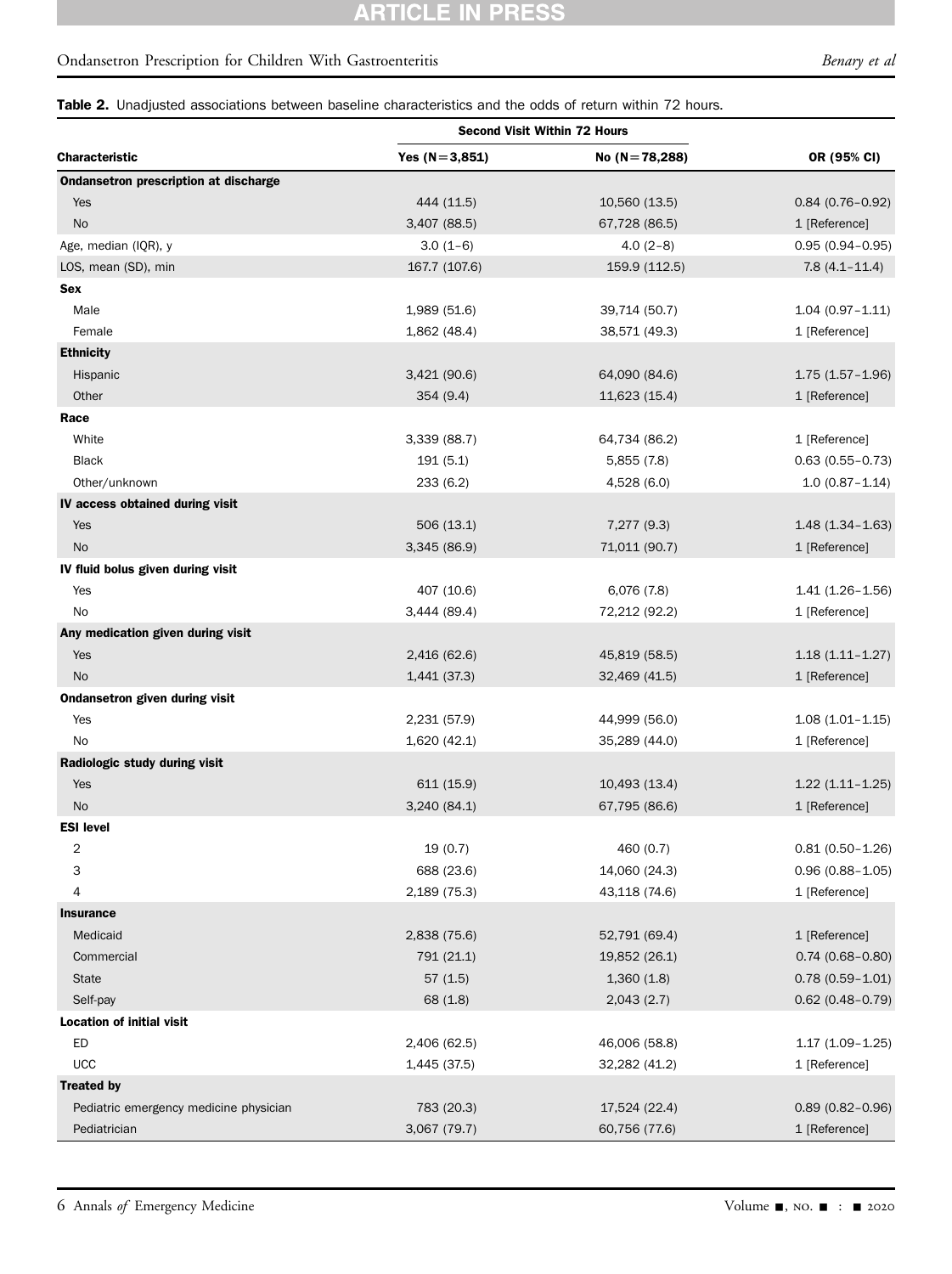## RTICLE IN PRE

#### <span id="page-6-0"></span>Table 3. Predictors of 72-hour return visits in patients with gastroenteritis or vomiting.

|                                                                            | <b>Unadjusted</b>   | <b>Adjusted</b>     |
|----------------------------------------------------------------------------|---------------------|---------------------|
| <b>Characteristic</b>                                                      | OR (95% CI)         | OR (95% CI)         |
| Prescription of ondansetron at discharge                                   | $0.84(0.76 - 0.92)$ | $0.84(0.75-0.93)$   |
| Age, y                                                                     | $0.95(0.94 - 0.95)$ | $0.95(0.94 - 0.95)$ |
| Race                                                                       |                     |                     |
| White                                                                      | 1 [Reference]       | 1 [Reference]       |
| <b>Black</b>                                                               | $0.63(0.55 - 0.73)$ | $0.65(0.56 - 0.76)$ |
| Other/unknown                                                              | $1.0(0.87 - 1.14)$  | $0.98(0.86 - 1.13)$ |
| IV fluid bolus during visit                                                | $1.41(1.26 - 1.56)$ | $1.48(1.32 - 1.67)$ |
| Ondansetron given during visit                                             | $1.08(1.01 - 1.15)$ | $1.11(1.04 - 1.19)$ |
| Radiologic study during visit                                              | $1.22(1.11 - 1.25)$ | $1.25(1.14 - 1.37)$ |
| <b>Insurance</b>                                                           |                     |                     |
| Medicaid                                                                   | 1 [Reference]       | 1 [Reference]       |
| Commercial                                                                 | $0.74(0.68-0.80)$   | $0.78(0.72 - 0.85)$ |
| <b>State</b>                                                               | $0.78(0.59 - 1.01)$ | $0.99(0.75 - 1.31)$ |
| Self-pay                                                                   | $0.62(0.48-0.79)$   | $0.69(0.53 - 0.88)$ |
| Treated in ED (vs UCC)                                                     | $1.17(1.09 - 1.25)$ | $1.11(1.03 - 1.20)$ |
| Treated by <b>pediatric emergency</b> medicine physician (vs pediatrician) | $0.89(0.82 - 0.96)$ | $0.86(0.78 - 0.94)$ |

The analysis performed in the subgroup of patients specifically receiving a diagnosis of gastroenteritis (55.6% of the total study sample) yielded similar results. Receiving an ondansetron prescription was associated with decreased odds of return (18%) within 72 hours. The adjusted OR was 0.82 (95% CI 0.72 to 0.95).

Six of the 11,004 patients (0.05%) who received a prescription for ondansetron had a diagnosis of appendicitis on their second visit. The risk of appendicitis was similar in patients who did not receive a prescription for ondansetron (40 of 71,135 [0.06%]; OR 0.97; 95% CI 0.37 to 2.18). A total of 16 cases of intussusception were diagnosed during return visits, all of them in patients who did not receive an ondansetron prescription. Two patients returned within 72 hours with a diagnosis of meningitis, of whom neither received an ondansetron prescription. There were no patients who returned with a diagnosis of intracranial mass or diabetic ketoacidosis.

In the subgroup of patients with gastroenteritis, 3 of those who received a prescription for ondansetron (0.05%) had appendicitis diagnosed on the second visit compared with 23 patients who did not receive a prescription for ondansetron (0.1%) (OR 0.84; 95% CI 0.19 to 2.4). There were 7 cases of intussusception diagnosed during returns visits, all of them in patients who did not receive an ondansetron prescription. None of the patients in this subgroup had a diagnosis of meningitis, intracranial mass, or diabetic ketoacidosis.

### LIMITATIONS

One of the main limitations is that we were unable to assess whether patients returned to other facilities outside of our health system. Our study, however, was conducted in the largest regional pediatric health system. It includes a tertiary care center that is the only freestanding children's hospital in the county, serving 90,000 ED patients, and 11 urgent care centers serving 120,000 patients annually. The geographic locations of the centers span greater than 140 square miles in a densely populated metropolitan area and are the major referral centers in the area, so even if patients presented to other hospitals with alternate diagnoses such as appendicitis, they would typically be sent to ours.

Despite our finding of significantly decreased odds of return for patients given an ondansetron prescription, the number needed to treat was 138 because the baseline return rate was low, at 4.7%, and so the absolute difference between treated and untreated patients was small. Despite a relatively high number needed to treat, we consider our findings clinically significant, given the frequency with which patients with vomiting and gastroenteritis are treated in the ED and discharged home with or without an ondansetron prescription.

It is unknown from our data how many ondansetron doses were prescribed, whether the prescription was filled, or whether the patient used any of the prescribed medication. This does not, however, have a critical effect on the outcome measures of this study because they show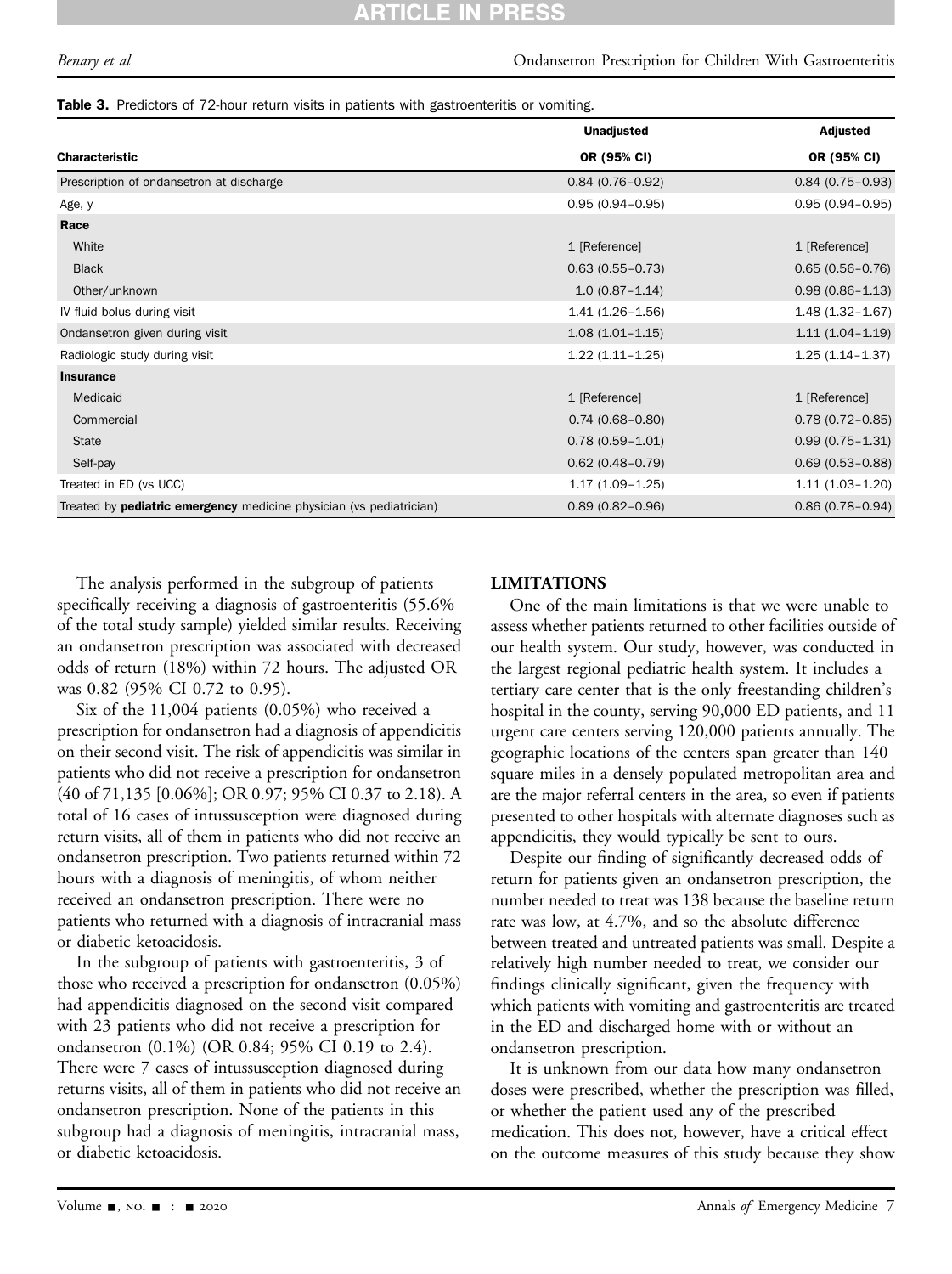#### Ondansetron Prescription for Children With Gastroenteritis Benary et al. Benary et al.

that the intention to treat with a prescription of ondansetron is associated with a reduced risk of return visits. In other words, if some patients prescribed ondansetron never received the medication, then the findings of our study would underestimate, rather than overvalue, the true effect of prescribing the medication.

Finally, there was also the limitation of residual confounding because of variables that we were not able to measure and control for. As an example, patients received their care at the discretion of the treating physician, and there may have been unmeasured clinical differences between patients that accounted for the provision of a particular treatment, including prescribing ondansetron for home use. This limitation is unavoidable for all studies based on observational designs. Only conducting a prospective randomized controlled trial can circumvent this constraint.

### DISCUSSION

In this large historical cohort study including 82,139 patients with vomiting or gastroenteritis, we found that receiving an ondansetron prescription was associated with decreased odds of 72-hour return visits to the ED or urgent care center. Similar findings were observed in the subgroup of patients specifically receiving a diagnosis of gastroenteritis. Finally, we found that a prescription of ondansetron did not increase the risk of patients' returning with an alternate diagnosis, such as appendicitis or intussusception.

Previous studies have established the effectiveness of ondansetron given in the pediatric ED, as demonstrated by its aiding oral rehydration and decreasing admission rates.<sup>[5,](#page-9-11)[14](#page-9-12)</sup> Our study adds to this existing knowledge by suggesting that prescribing ondansetron may help with oral rehydration for patients who continue to have episodes of vomiting at home, and receiving an ondansetron prescription may contribute to decreased return rates. Two recent studies, however, examining the association of an ondansetron prescription with return rates to the pediatric ED showed no difference in return rates for patients prescribed ondansetron for home versus those who were not.<sup>[9](#page-9-6)[,15](#page-9-13)</sup> Several factors could explain why their results differed from ours. In their study, Gray et al<sup>[9](#page-9-6)</sup> applied a different methodology using Fisher's exact test to compare return rates, which does not adjust for confounders, whereas we used logistic regression for that purpose. Their population demographics were different from ours, consisting of more black patients (49% versus 5.4%) and fewer Hispanic ones (11% versus 83.4%). They had higher prescription rates of ondansetron (71% versus 13.4%), and

their small sample size (996 patients with acute gastroenteritis) may have limited their ability to identify any existing differences in return rates between groups. In the study by McLaren et al, $^{15}$  $^{15}$  $^{15}$  although they applied methodology similar to that of our study by using a logistic regression model, different results were obtained. This could be due to the use of different variables in our model or that we had a larger sample size (82,135 versus 11,785) with associated narrower CIs, which increased the precision of our point estimate. Another possible reason for the differences in results is various population demographics, with significantly more Hispanic patients in our study (83.4% versus 24.8%). Additionally, their study had higher prescription rates (35.1% versus 13.4%), which suggests either a difference in clinical characteristics between the 2 study populations or differences in physicians' decision to treat. Finally, we do not know whether other important unmeasured differences existed, such as education level of parents, patient access for follow-up with pediatricians, or baseline patterns of ED utilization.

In addition to patients with a specific diagnosis of gastroenteritis, we also included those with diagnoses of vomiting or gastritis for 2 reasons. First, the initial presentation of gastroenteritis is frequently with vomiting alone, and patients are often evaluated in the ED before the start of diarrhea; thus, we included *ICD* codes of vomiting or acute gastritis. Second, there are many other benign causes of vomiting in addition to gastroenteritis in which ondansetron is prescribed, making our results more applicable to situations that physicians face daily. Because of our decision to include other causes of vomiting, we analyzed the subgroup of patients specifically receiving a diagnosis of gastroenteritis and found results similar to that of our total population.

We did not limit our study sample to only patients treated in the ED, but also included patients treated in the urgent care centers affiliated with our hospital system. Even though it is possible that these patients were less sick than those treated in the ED, including them made our study findings more generalizable to a wide variety of practices because many patients are treated in urgent care centers for similar complaints.

In our study, baseline characteristics between patients who received an ondansetron prescription and those who did not were statistically different. These findings are not surprising, given the fact that this was an observational study and patients were not randomized. In addition, the large sample size may have rendered statistically significant differences that may not be clinically meaningful. We attempted, however, to identify and correct for possible confounders particularly related to severity of disease and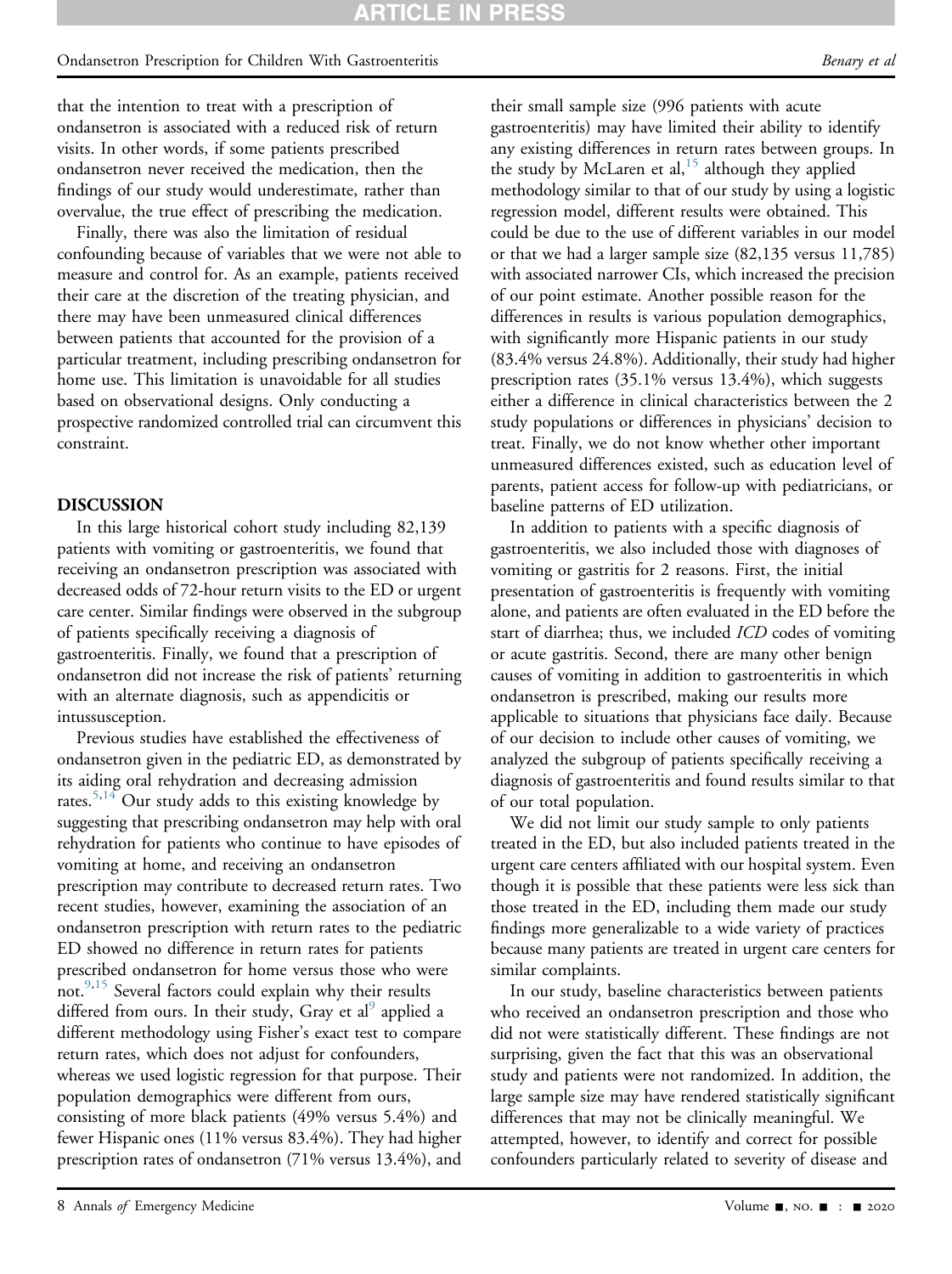## **ARTICLE IN PRES**

Benary et al Ondansetron Prescription for Children With Gastroenteritis

took into consideration several potential markers of severity when developing our logistic regression model. These markers included Emergency Severity Index level, intravenous access obtained during visit, intravenous fluid bolus given, radiologic studies obtained, and medications given during the visit, including ondansetron, and were chosen a priori in accordance with our clinical experience, in which we believed that the above-mentioned markers or interventions were anecdotally associated with more severe illness.

Previous studies have evaluated the possibility of masking alternate diagnoses when patients are given ondansetron for vomiting in the ED.<sup>[16](#page-9-14)[,17](#page-9-15)</sup> Sturm et al<sup>16</sup> found that patients receiving ondansetron in the ED had an increased risk for return within 72 hours, but it was not associated with masking an alternate diagnosis on return. These studies, however, assessed patients who were given ondansetron in the ED and did not focus primarily on those prescribed ondansetron on discharge. From our institutional experience, we know that physicians are wary about prescribing ondansetron for home use because of concern about masking alternate diagnoses, as suggested by their comparatively low prescribing rates (13.4%). Our study data suggest that receiving a prescription for ondansetron is not associated with an increased risk of alternate diagnoses such as appendicitis on return visit. A concern may be raised about delaying the diagnosis of appendicitis by prescribing ondansetron for home use because patients may return later with possible complications such as a perforated appendix. To evaluate this concern, we performed a chart review on cases of appendicitis and noted that of the patients who returned, 13 had a diagnosis of perforated appendicitis, of whom 3 had received a prescription for ondansetron. Two of these patients returned within 1 day of the index visit, and the third patient returned after 4 days.

All cases of intussusception were observed in patients who did not receive a prescription for ondansetron; therefore, it was not possible to compare rates for this condition between the 2 groups. Finally, frequencies of other diagnoses were too low to warrant any meaningful conclusion. There were 2 patients who returned with a diagnosis of meningitis, neither of whom received a prescription for ondansetron, and no patients returned with a diagnosis of intracranial mass or diabetic ketoacidosis. Even though we cannot make any statistical conclusions in regard to these patients, our large study sample demonstrates the rarity of these disease events whether a prescription for ondansetron was given or not, and that the risk of missing a serious diagnosis is very low.

This study did not evaluate whether patients who received ondansetron and returned had higher rates of diarrhea,

which is a known adverse effect of the drug.<sup>[18](#page-9-16)</sup> Making this distinction, however, is probably not necessary because the prescription for ondansetron was associated with a reduced risk for return despite this potential adverse effect.

In summary, we found that receiving an ondansetron prescription is associated with reduced 72-hour return visits for children with vomiting or gastroenteritis and is not associated with masking alternate diagnoses. Despite a relatively large number needed to treat, we believe this is clinically significant because of the large proportion of patients who are treated in the ED for these complaints. As ED volumes increase nationally, with potential systemwide ramifications, measures that can be taken to safely mitigate this problem should be considered. Prospective studies are needed to evaluate the direct effect of ondansetron prescription on return visits to the ED.

Supervising editor: Jocelyn Gravel, MD. Specific detailed information about possible conflict of interest for individual editors is available at [https://www.annemergmed.com/editors.](https://www.annemergmed.com/editors)

Author affiliations: From the Department of Pediatric Emergency Medicine, Nicklaus Children's Hospital, Miami, FL (Lowe); the Department of Pediatric Emergency Medicine, NYU Langone Health, NYU School of Medicine, New York, NY (Benary); the Department of Emergency Medicine, University of Florida College of Medicine, Jacksonville, FL (Higley); and the Department of Medical and Population Health Science Research, Florida International University Herbert Wertheim College of Medicine, Miami, FL (Lozano).

Author contributions: DB, JML, and DL were responsible for study concept and design. All authors were responsible for acquisition, analysis, and interpretation of data, and drafting and reviewing the article. DL takes responsibility for the paper as a whole.

All authors attest to meeting the four [ICMJE.org](http://ICMJE.org) authorship criteria: (1) Substantial contributions to the conception or design of the work; or the acquisition, analysis, or interpretation of data for the work; AND (2) Drafting the work or revising it critically for important intellectual content; AND (3) Final approval of the version to be published; AND (4) Agreement to be accountable for all aspects of the work in ensuring that questions related to the accuracy or integrity of any part of the work are appropriately investigated and resolved.

Funding and support: By Annals policy, all authors are required to disclose any and all commercial, financial, and other relationships in any way related to the subject of this article as per ICMJE conflict of interest guidelines (see [www.icmje.org](http://www.icmje.org)). The authors have stated that no such relationships exist.

Publication dates: Received for publication September 27, 2019. Revisions received March 22, 2020, and March 26, 2020. Accepted for publication April 1, 2020.

Presented at the Pediatric Academic Societies meeting, May 2018, Toronto, Ontario, Canada.